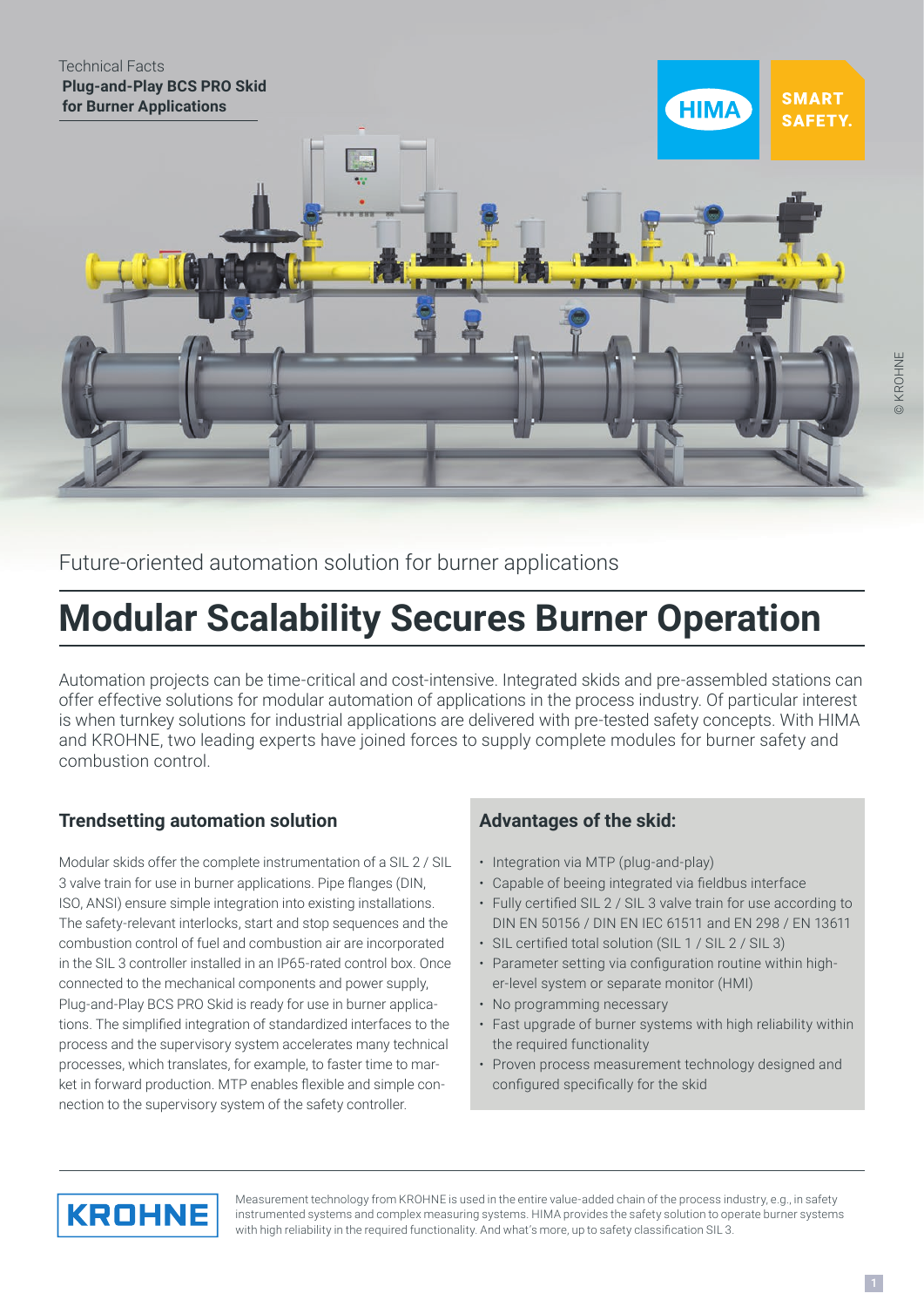## **Module Type Package (MTP)**

MTP helps harmonize various aspects of future production in the process industry. MTP is considered a standardized, non-proprietary description of modules for process automation. Using MTP, the skid's functions and process engineering are transferred to the process control system. The basic philosophy

is that many devices with individual functions, manufactured by different companies, can exchange information with each other via the common MTP data structure (plug&play). MTP offers multiple time and cost benefits, including quicker integration and lower coordination effort. With programming no longer necessary, system integration is reduced to parameter setting.

## **Modular production improves efficiency**



Modular automation underscores the benefits of modular production and helps meet the challenges of the process industry through:

- Increased production flexibility to manufacture more than one product with the available resources (multipurpose production systems)
- Improved efficiency by reusing physical equipment, reducing the technical effort required to rearrange the equipment
- Reduced time to market



Plug-and-Play BCS PRO Skid includes a preconfigured HIMA safety controller for typical burner applications.

## **Process Know-How Included**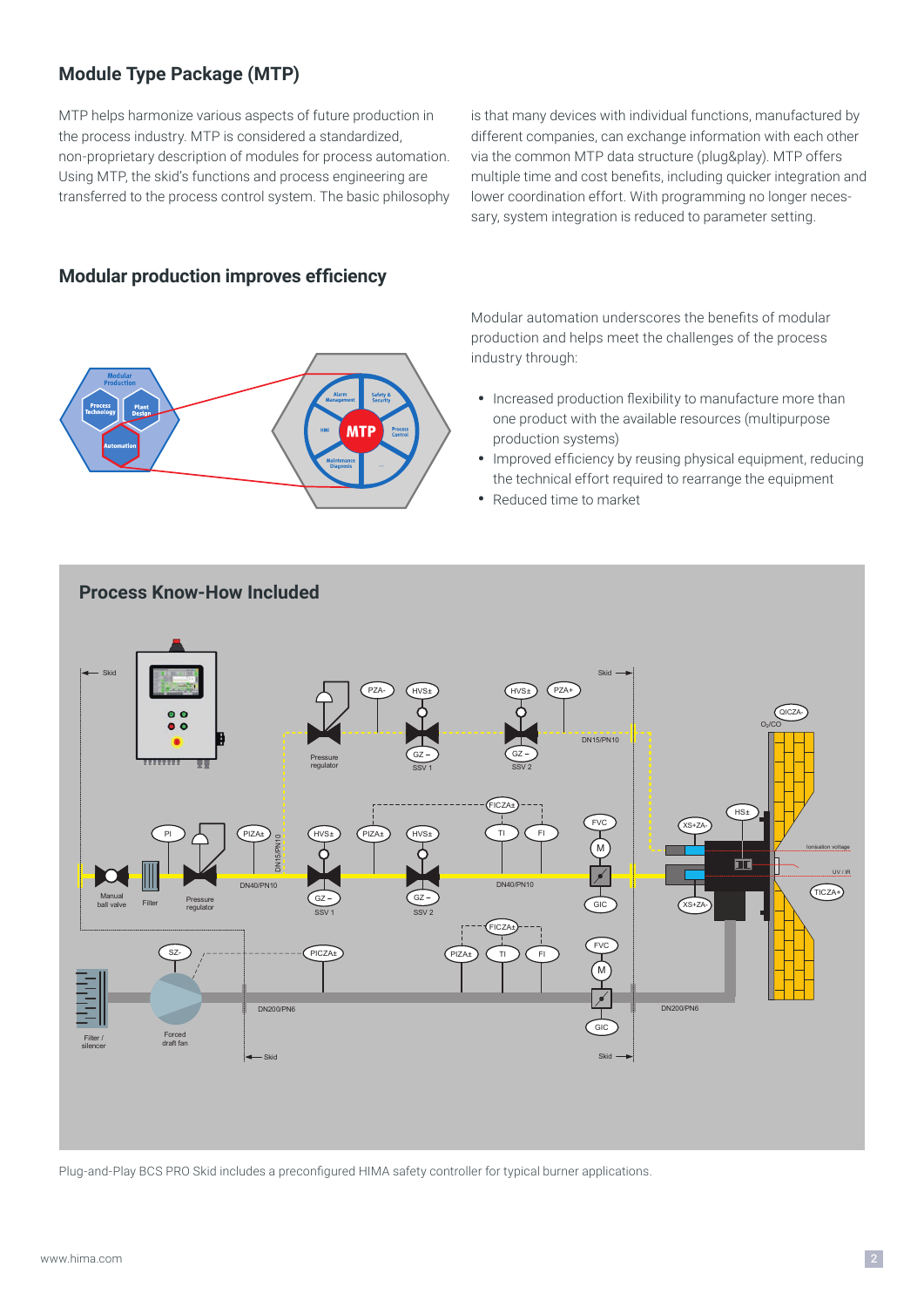#### **Availability of skids for the following burner capacities:**

| 1000 kW            | DN 40 / PN 10 for gas (e.g. natural gas)  |
|--------------------|-------------------------------------------|
|                    | DN 200 / PN 6 for combustion air          |
| $\bullet$ 2500 kW  | DN 65 / PN 10 for gas (e.g. natural gas)  |
|                    | DN 300 / PN 6 for combustion air          |
| $\bullet$ 5000 kW  | DN 100 / PN 10 for gas (e.g. natural gas) |
|                    | DN 400 / PN 2,5 for combustion air        |
| $\bullet$ 10000 kW | DN 150 / PN 10 for gas (e.g. natural gas) |
|                    | DN 400 / PN 2,5 for combustion air        |

#### **Certifications:**

- Applicable up to SIL3 according to EN 50156
- Applicable up to SIL3 according to IEC 61511
- Applicable according to ANSI/ISA 84.00.01
- Applicable according to ISA TR 84.00.05

## **Safety and Stability for Thermoprocessing Equipment**



## **Safety and control systems for burner applications:**

#### **HIMatrix F, the SIL 3 safety system from HIMA, includes the following TÜV-certified functionalities:**

## • Start/stop sequence for pre-purging

- Start/stop sequence for ignition
- Start/stop sequence for the main burner
- 
- Fuel / air ratio monitoring
- Fuel / air ratio control
- Load or power control
- $\bullet$  O<sub>2</sub> correction control
- Air factor (λ) correction curve

#### **Process instrumentation for use in safety-related applications:**

- OPTIBAR PC/PM 5060: Pressure transmitter for process pressure applications
- OPTIBAR DP 7060: High-performance differential pressure transmitter with integrated line pressure measurement, also for flow measurement using orifices
- OPTITEMP TRA-F: Resistance temperature assembly (RTD)
- OPTISWIRL 4200: Vortex flowmeter

#### **Further instrumentation:**

- Safety shutoff valves according to EN 161, class A
- Pressure limiter according to EN 1854

#### **Optional:**

- SIL 2 / SIL 3 flame detector (main burner)
- Ionization relay (igniter)
- O2 / CO sensor (zirconium)